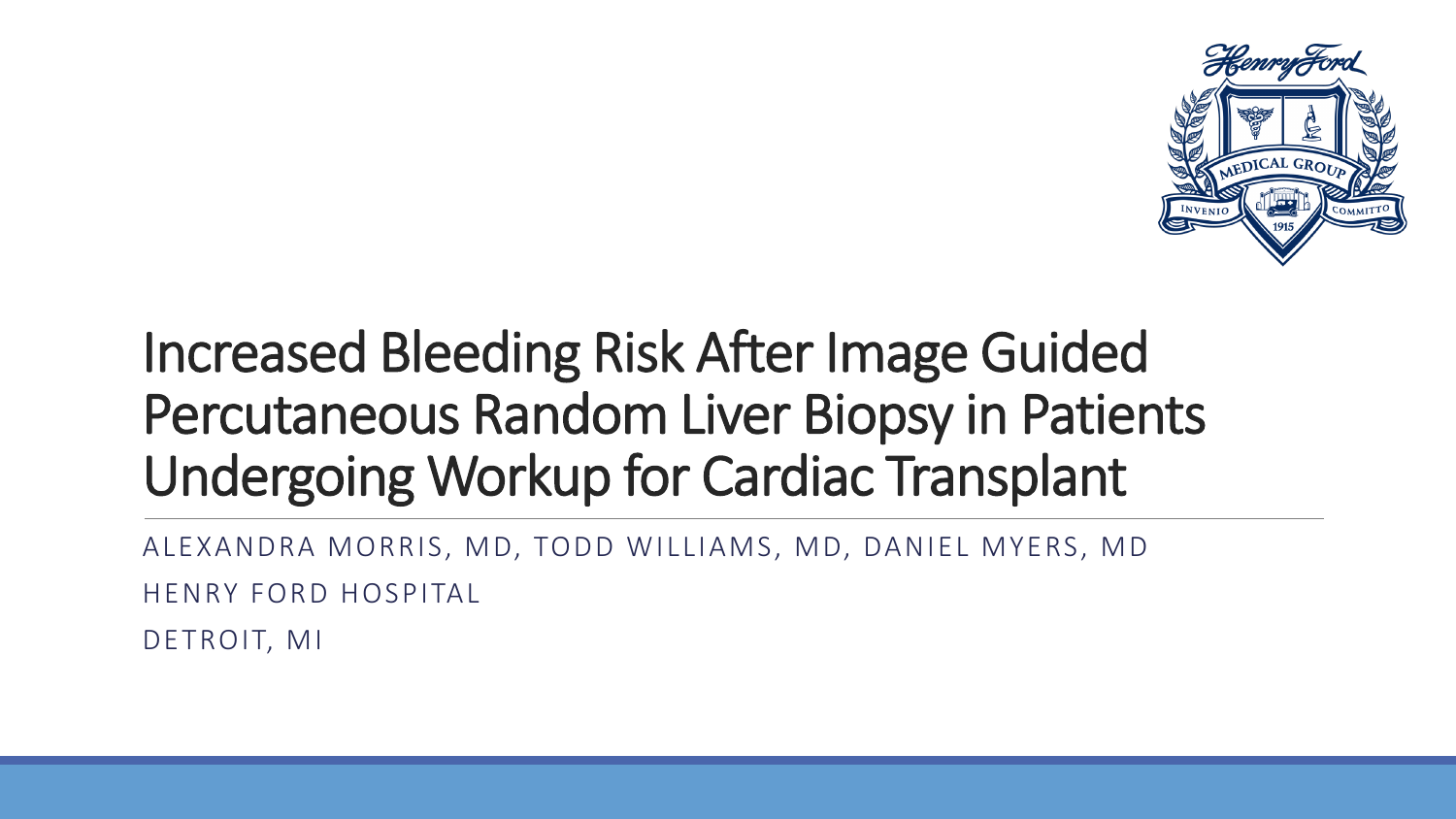# Background

- Liver biopsies are commonly performed in cardiac transplant candidates to evaluate for fibrosis secondary to congestive hepatopathy, since there is a known correlation between the degree of hepatic fibrosis and transplant outcomes.<sup>1,2</sup>
- In quality improvement review at our institution, patients undergoing image-guided (CT or US) percutaneous random liver biopsy as part of a pre-cardiac transplant workup were observed to have a markedly increased risk of hemorrhagic post-procedure complications compared to patients undergoing liver biopsy for other indications.
- Hemorrhagic post-procedure complications include hemoperitoneum and/or subcapsular hematoma identified on post-procedure imaging, which was performed based on clinical indications post procedure (e.g. increased abdominal pain, hypotension, tachycardia).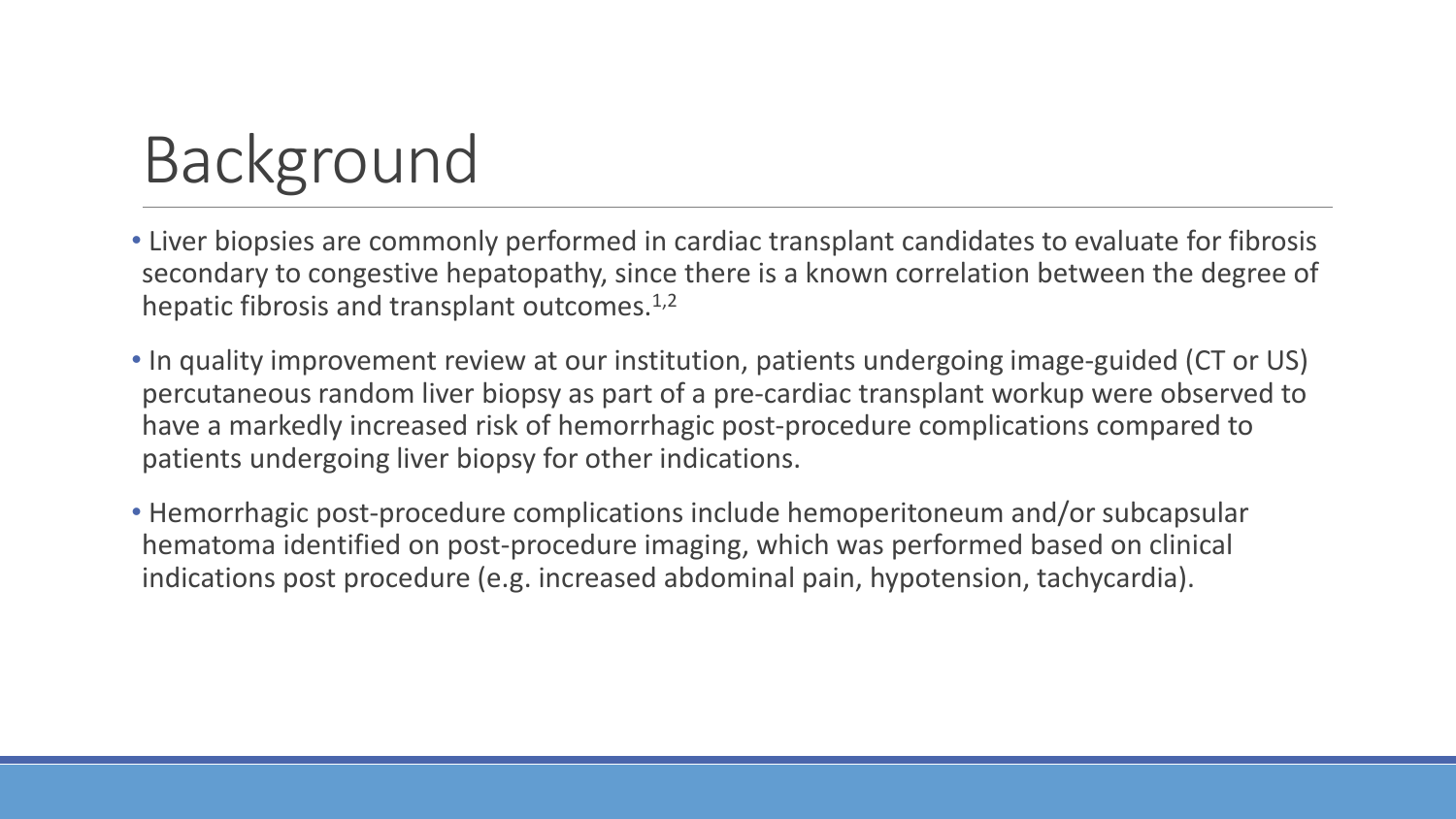# Purpose of Study

Determine the incidence of post-biopsy hemorrhage in pre-cardiac transplant patients relative to other patient populations and propose and apply a new safety protocol to reduce the bleeding risk.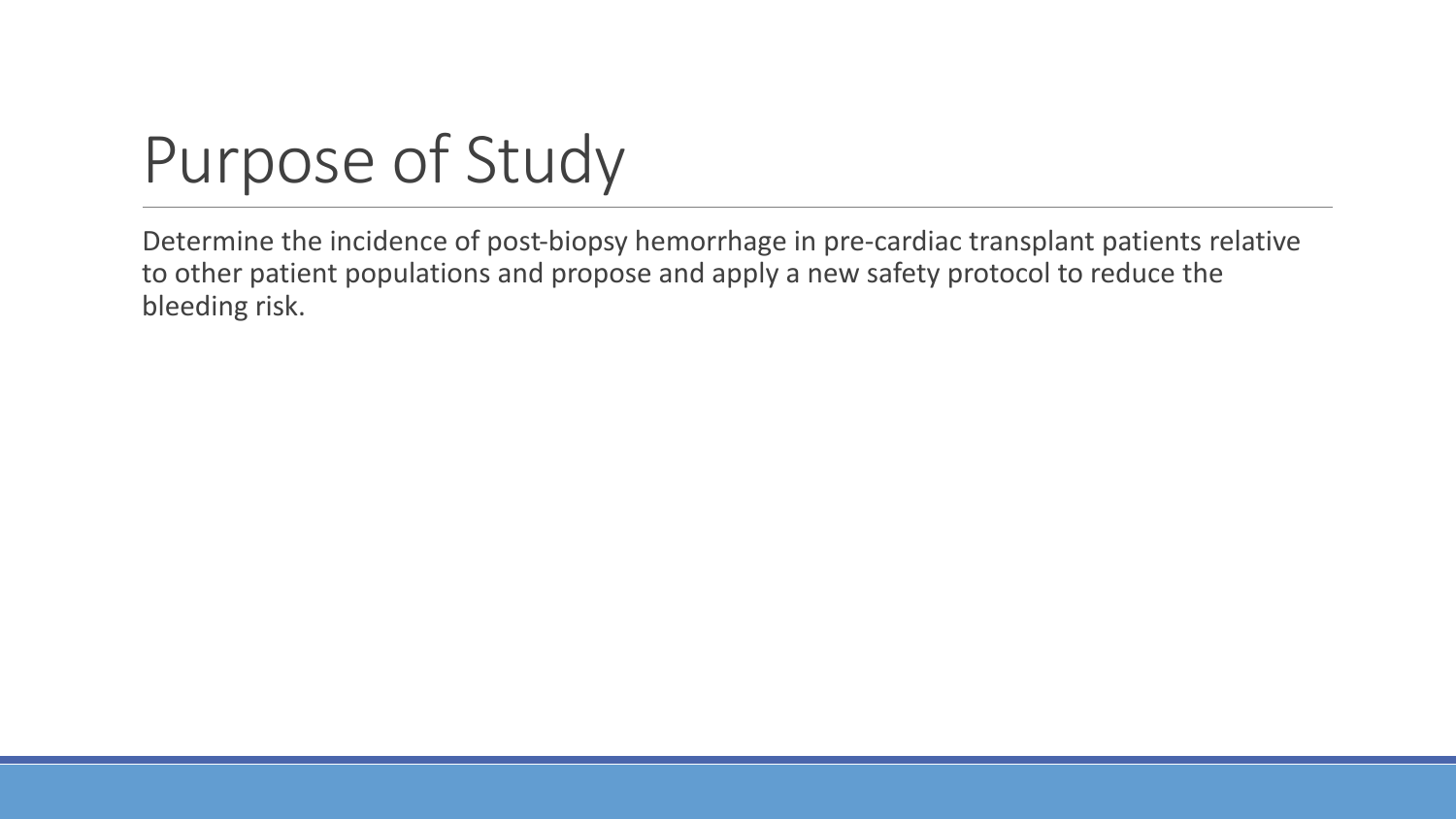## Methods

- IRB approved retrospective database review of all patients who underwent percutaneous CT or US guided liver biopsy at our institution between 1/1/2019 and 12/31/2020.
- Divided patients into 2 groups: those undergoing biopsy as part of a workup for cardiac transplant vs. all other indications.
- Tabulated the hemorrhagic complication rate in each group.
- Proposed a series of safety measures to reduce complications in this specific patient population.
- Analyze complication rate in this patient population after the safety measures were implemented (1/1/2021-9/1/2021).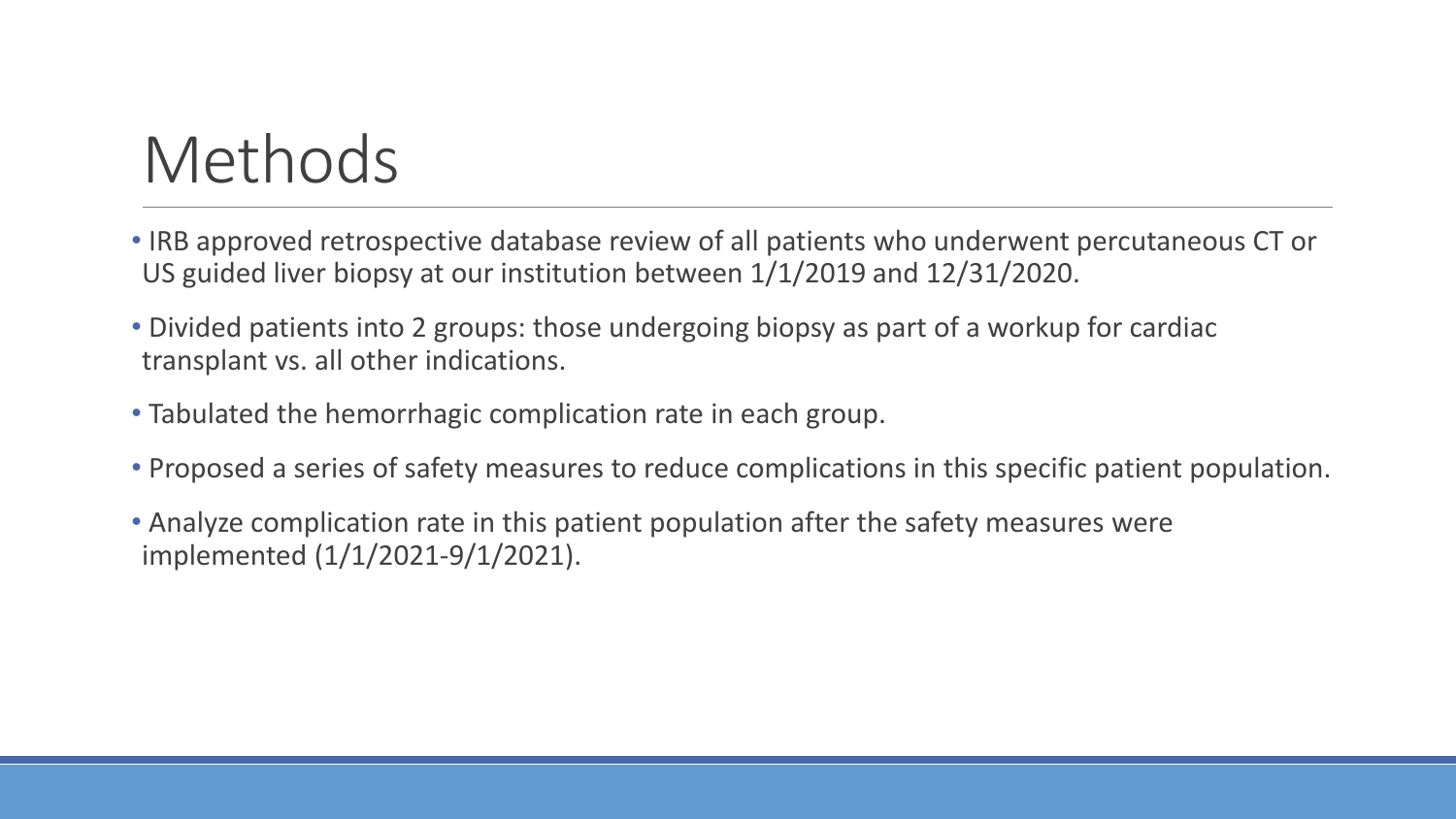### Examples of Hemorrhagic Complications



**Figure 1.** Non-contrast axial CT demonstrates a perihepatic hematoma adjacent to the inferior right hepatic lobe 9 hours after a CT guided random liver biopsy in a patient undergoing workup for cardiac transplant.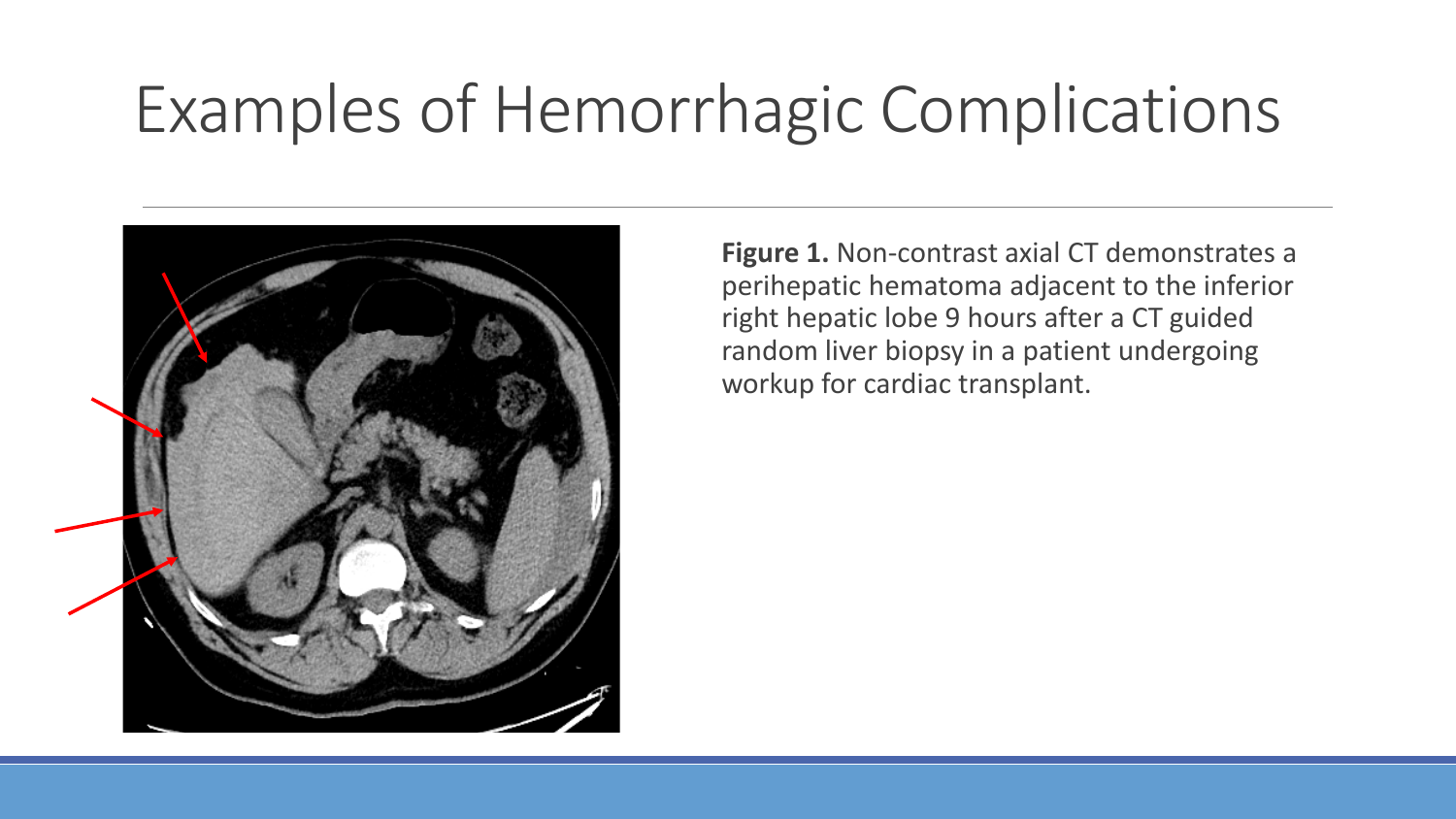# Examples of Hemorrhagic Complications



**Figure 2.** Hepatic angiogram demonstrating an arteriovenous fistula arising from an inferior right hepatic artery branch 24 hours after three 18-gauge core samples of the liver were obtained using CT guidance as part of a cardiac transplant workup (top arrow demonstrates inflow from the hepatic artery and bottom arrow demonstrates fistulous connection with the venous system.)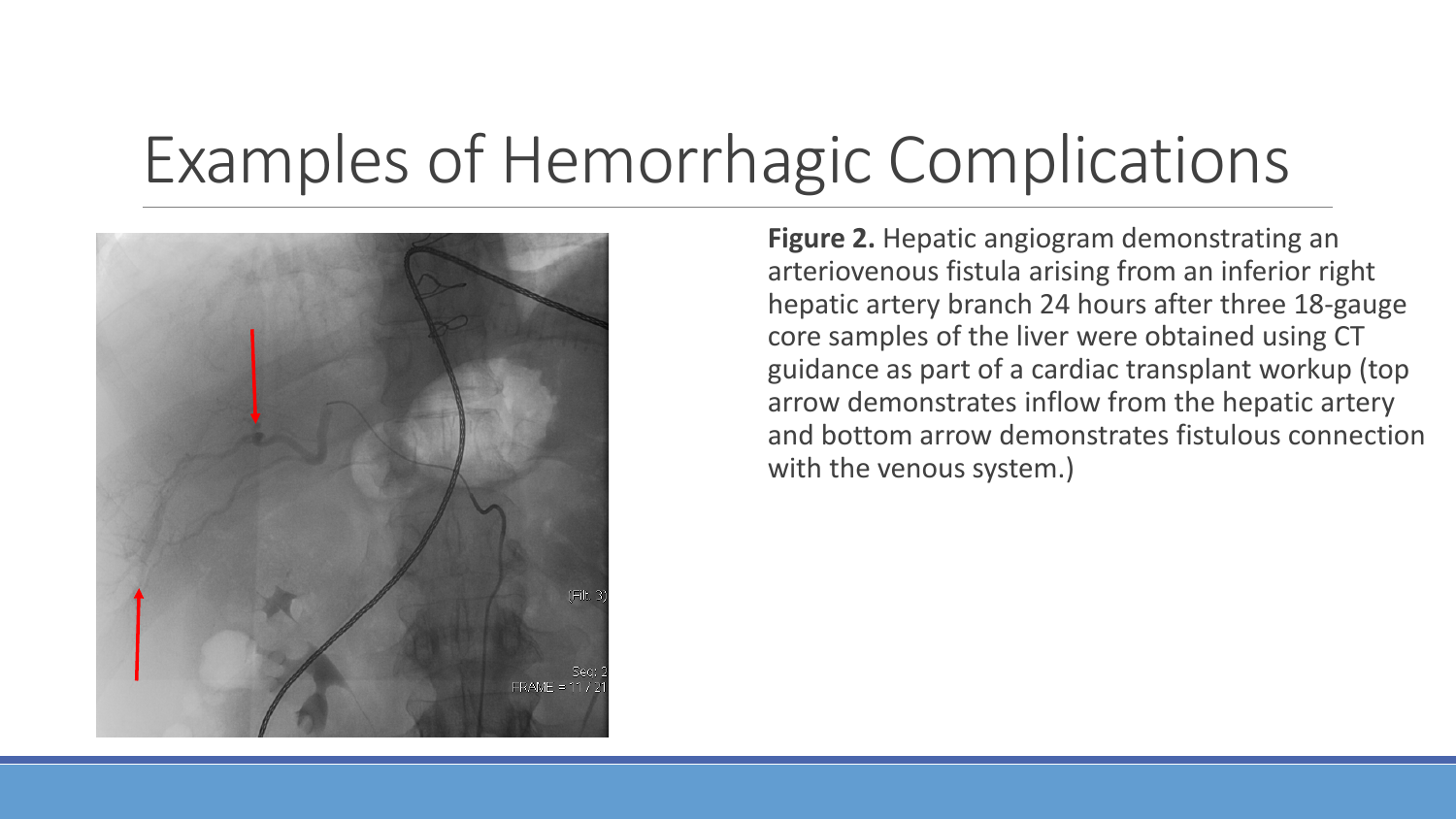# Safety Protocol/Considerations

- Flag high risk patients through orders in the EMR to alert the team (specifically identify patients as pre-cardiac transplant as opposed to history of "evaluate for fibrosis")
- Schedule biopsies in AM to allow for immediate post-procedure monitoring and possible intervention during daytime hours when complete team is available
- Close monitoring post-procedure in extended 24 hour overnight recovery in order to detect any bleeding complications earlier
- Hold anticoagulation prior to and post procedure according to the SIR consensus guidelines for high risk procedures<sup>4</sup>
- Only obtain a single 18-gauge core sample (all prior bleeding complications occurred with 2 or more 18 G core samples)
- Perform routine placement of a 5 mL gelfoam slurry at the biopsy site<sup>5</sup>
- Perform transjugular liver biopsies in patients with proven elevated right heart pressures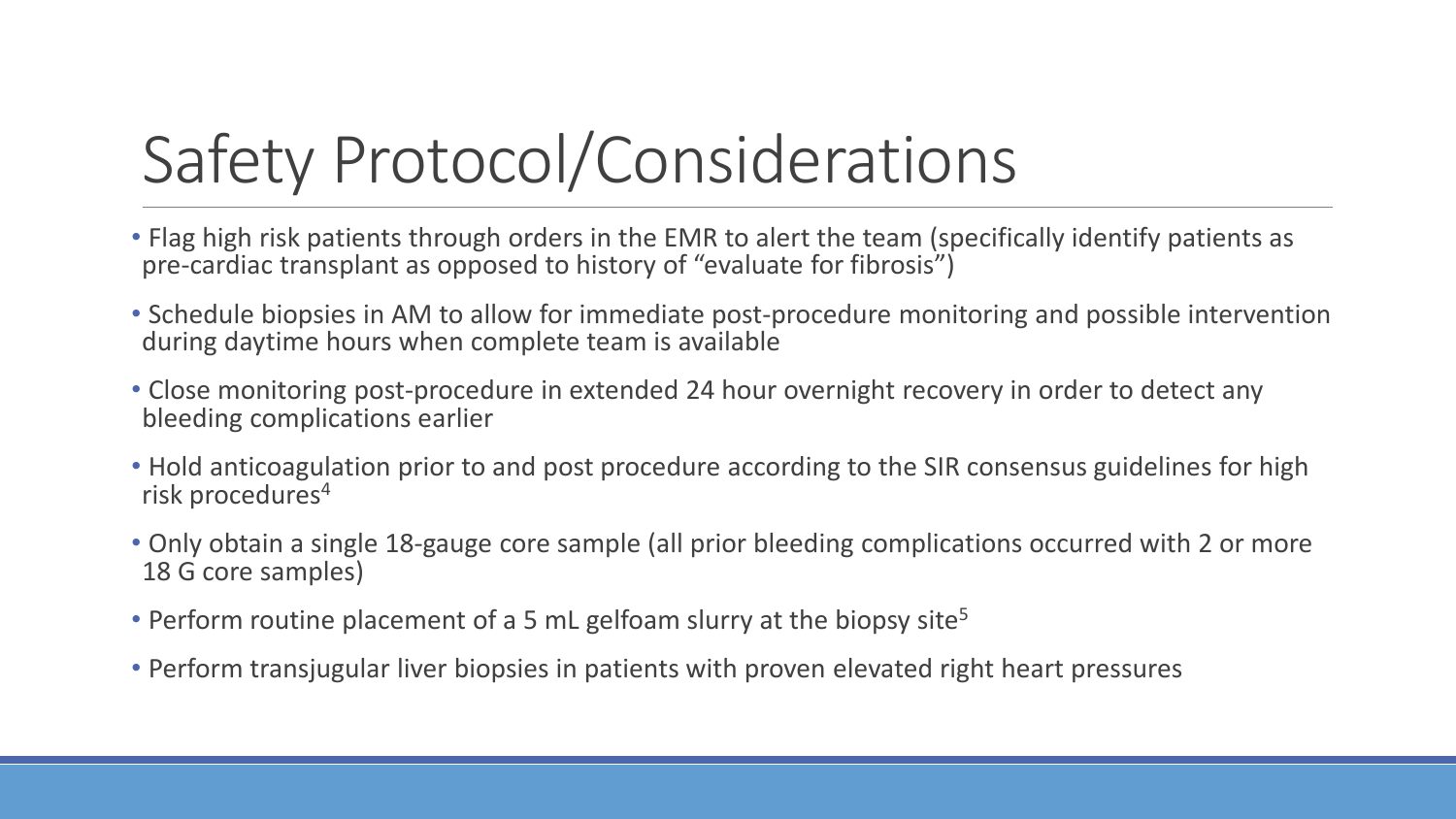## Results – Hemorrhagic Complication Rates

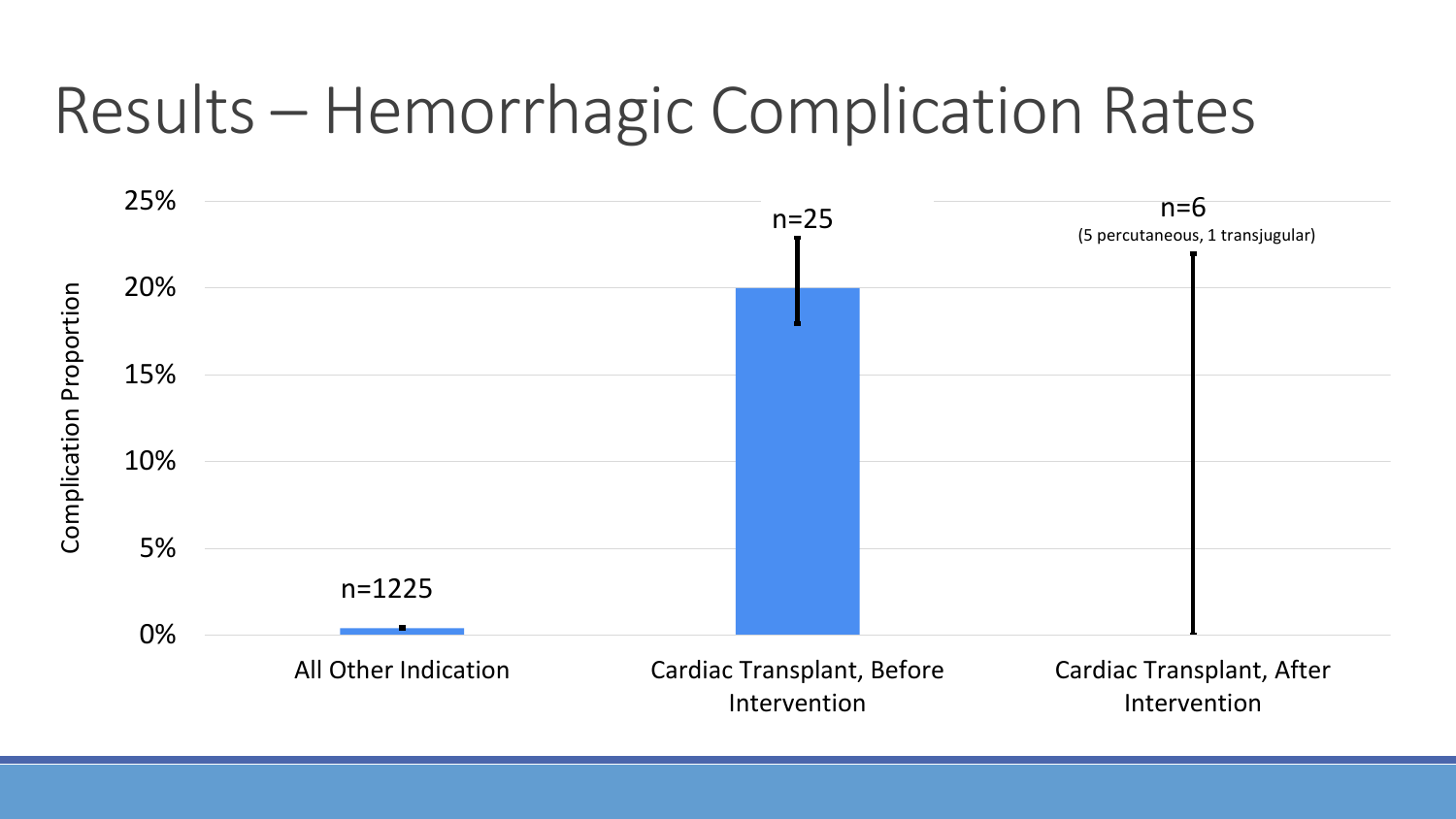## Conclusions

- Pre-cardiac transplant patients have a significantly higher risk of bleeding after image-guided percutaneous liver biopsy compared to patients undergoing liver biopsy for any other indication.
- A new safety protocol was designed specifically for this patient population.
- After implementation of the safety protocol, there was a significant decrease in the rate of bleeding complications in this group.